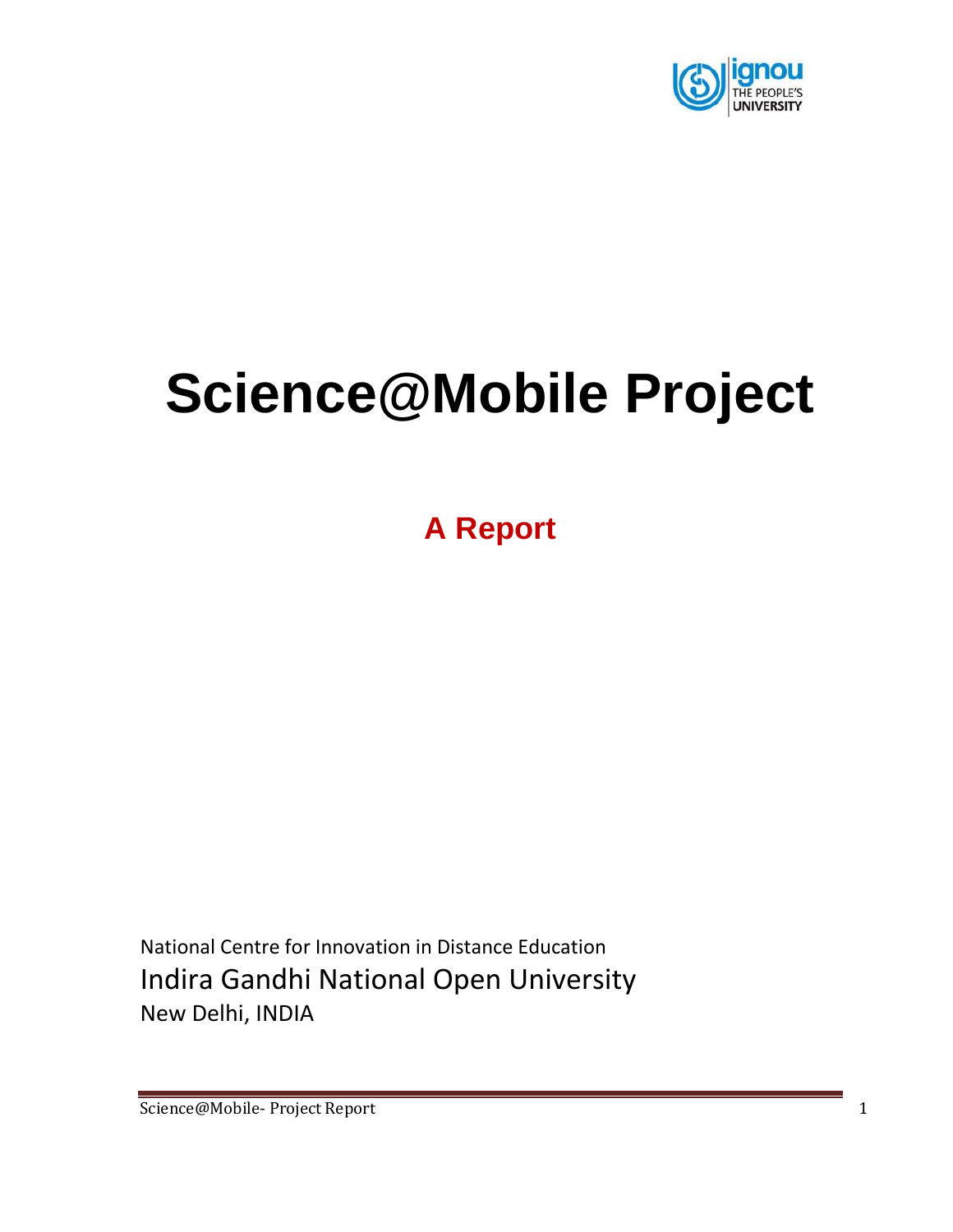Science@Mobile Project Report

Report prepared by. Dr. Oum Prakash Sharma

Project Team: Dr. Oum Prakash Sharma, Coordinator; Mr. Ajay Bharadwaj, Programmer; Ms. Nagamani, Project Associate; Ms. Kamini Barua, Project Assistant; Mr. Akhilesh Kumar, Project Assistant.

© Indira Gandhi National Open University, 2012

All rights reserved. No part of this work may be reproduced, stored in a retrieval system, or transmitted, in any form, by mimeograph or any other means, without permission in writing from the Copyright holder.

Published on behalf of Indira Gandhi National Open University, New Delhi by the Director, National Centre for Innovation in Distance Education.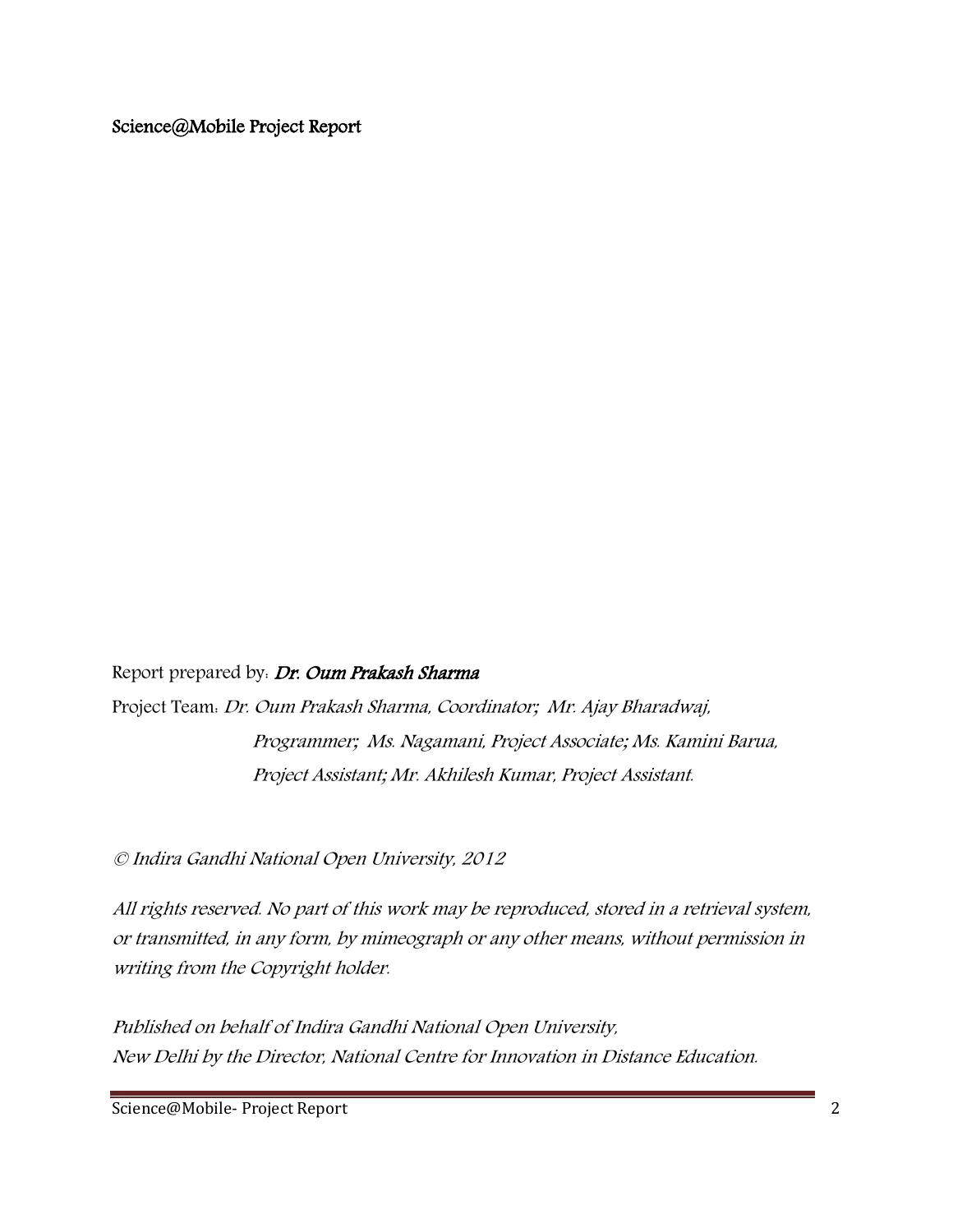### **Content**

| Section                                          | Page           |
|--------------------------------------------------|----------------|
| Acknowledgement s                                | $\overline{2}$ |
| 1. Science @ Mobile Project- An Introduction     | 3              |
| 2. Web portal for Science @Mobile                | 8              |
| 3. Development of Content for SMS                | 10             |
| 4. Launching of Science@Mobile                   | 12             |
| 5. SMS Delivery and Response                     | 17             |
| 6. Financial Receipts and Expenditure            | 19             |
| 7. Media Coverage of the Project                 | 20             |
| Annexure-A : Minutes of Review Committee Meeting |                |
| Annexure-B, C, D & E: Minutes of PAC Meetings    |                |
| Annexure-F: Utilization Certificate              |                |

*Annexure-G* : Newspaper Clippings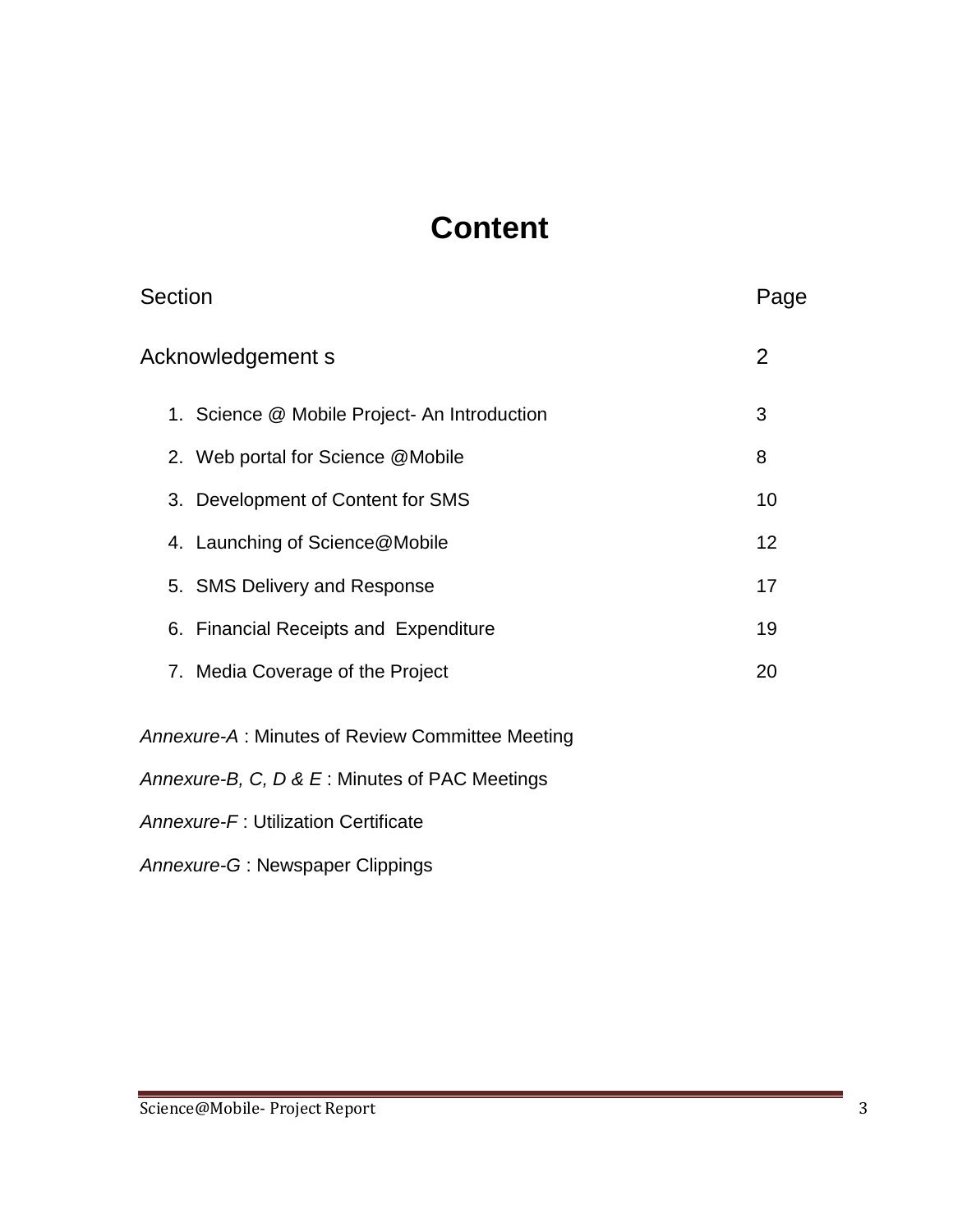### **Acknowledgements**

First of all I would like to thank the Director, Vigyan Prasar to consider such an innovative project of science popularization for providing financial support. Certainly, it was an innovative use of mobile technology for science communication. It is evident by the overwhelming response of the public in a very short duration after its launching. I am highly thankful to Prof. M. Aslam, Vice Chancellor, IGNOU and Dr. C. K. Ghosh, Director, NCIDE to allow me to take up the project at NCIDE, IGNOU. I extend my gratitude to Dr. Arvind Ranadey for coordinating the project from Vigyan Prasar side and providing continuous inputs for its successful implementation.

I am highly thankful to my colleagues at NCIDE for encouraging and supporting me successful implantation of the Science@Mobile project. I am deeply thankful to the project staff- Ms. Nagamani, Project Associate and Mr. Akhilesh Kumar, Project Assistant for all types of assistant in content generation, database development and organizing various meetings for review, translation and finalization of the sms items. I express my thanks to Mr. Ajay Bhardwaj, Consultant at NCIDE for developing the web portal and the software application for Science@Mobile. I am thankful to all the internal as well as external experts who have helped us in finalization of the content of the sms items.

Last but not the least, I should thank the people who have appreciated the scheme and subscribed for the Science@Mobile to make it a success.

> (Dr. Oum Prakash Sharma) Deputy Director, NCIDE & Project Coordinator, Science@Mobile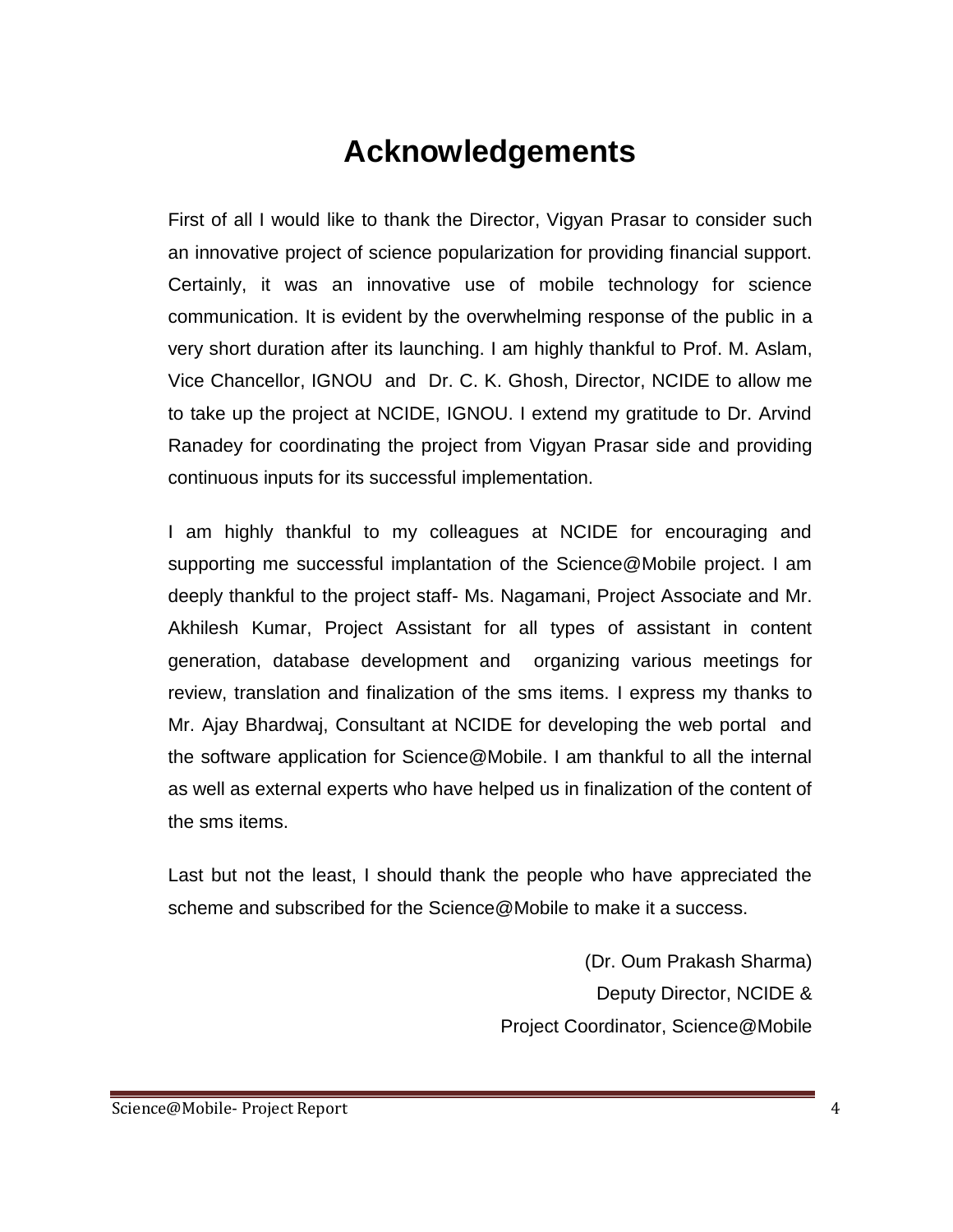## **Science@Mobile Project – An Introduction**

#### **1. Background**

The increasing number of mobile subscribers in India indicates that the mobile is not now the symbol of status or urbanisation. In fact, it has become the necessity of the people. It is not remained the means of communication, but it is proving to be an effective tool of teaching-learning all over the world. It is well recognized that the mobile phones could add a completely new dimension to the teaching-learning process due to a wide range of attributes such as talk, text, camera, video, radio and internet etc. According to a TRAI report, the number of mobile subscribers in India has increased to 752.19 million in December 2010. The mobiles have penetrated into the rural areas also and the number of users is increasing year after. Because of its value added functions and wide spread, the mobile have potential to be used for teaching-learning purpose.

The National Centre for Innovations in Distance Education (NCIDE) in IGNOU has been providing innovative ICT enabled solutions to make the education more effective and learner friendly. Recently, the NCIDE and Raman Chair in IGNOU in collaboration with UNESCO have organized Science Olympiad for SAARC countries. NCIDE has also developing an Online Science Aptitude Test for different kind of target group including the general public, school children of different age group and the science teachers. Basically, NCIDE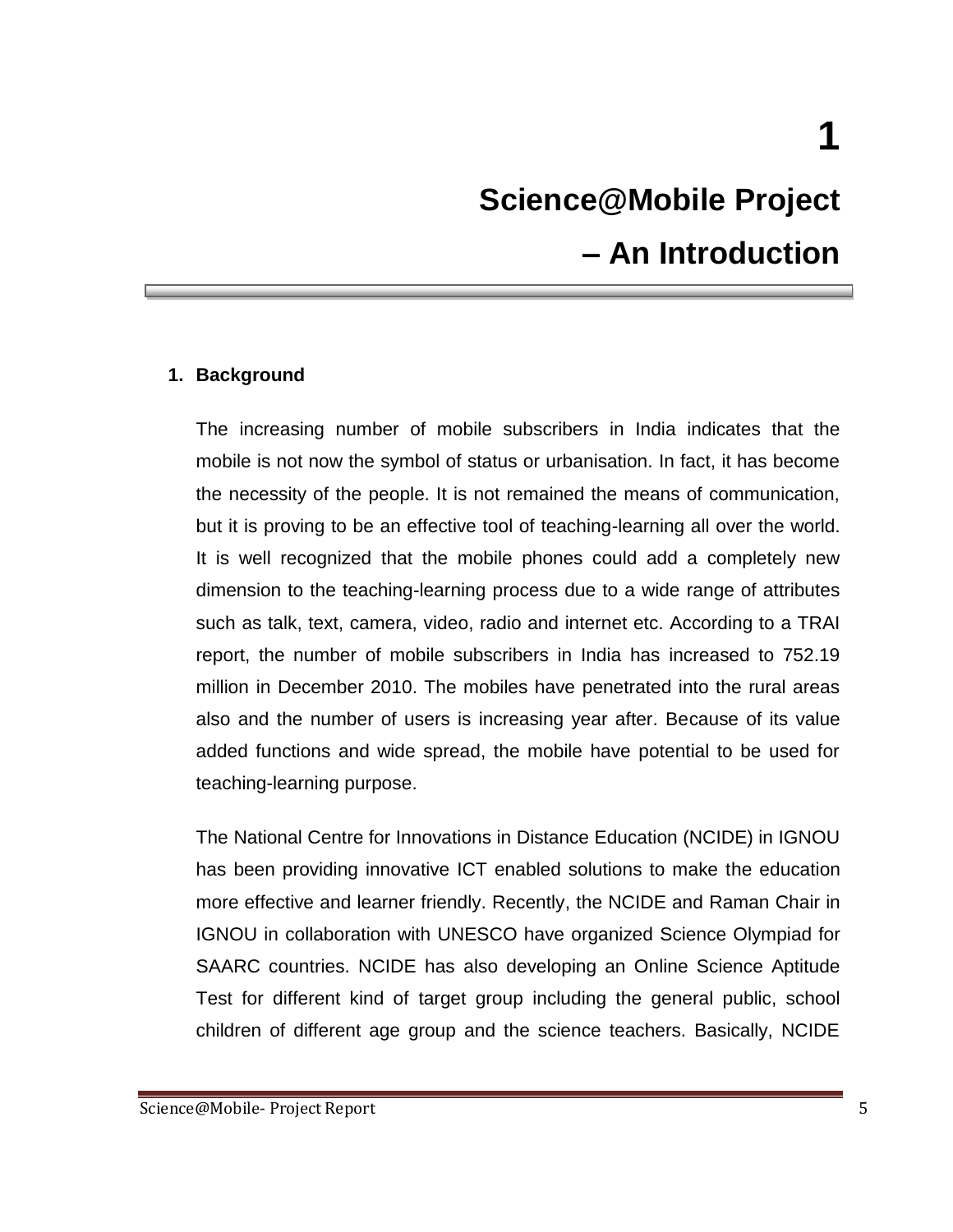aims at using emerging technologies like ICT and mobile technology for popularizing science and technology.

As the Vigyan Prasar has the mandate to popularise science and technology among the masses, it was proposed to exploit the potential of the emerging technologies including the mobile phone for this purpose. Keeping in view the decreasing cost, increasing penetration, and adding of new features, it was thought that the mobile could be a very effective means of spreading scientific knowledge and cultivating science temper among the people. In view of it, the NCIDE in collaboration with the Vigyan Prasar undertook a science popularization project titled "**Science @ Mobile**".

#### **2. Objectives**

The basic objectives of the proposed project were :

- to exploit the potential of mobile phones for science popularization,
- to spread the scientific knowledge including science news and updates among the stake holders through mobile service,
- to create interest among the people towards science and hence to develop a scientifically empowered society in India.

#### **3. Target Group**

The target group for the **Science @ Mobile** consisted of all the educated and uneducated people including home makers and children. However, the content was categorised into three categories of people. First category included the less educated common man who needed basic scientific literacy. The second category was the educated people having no science background. The third category was the educated people having science background.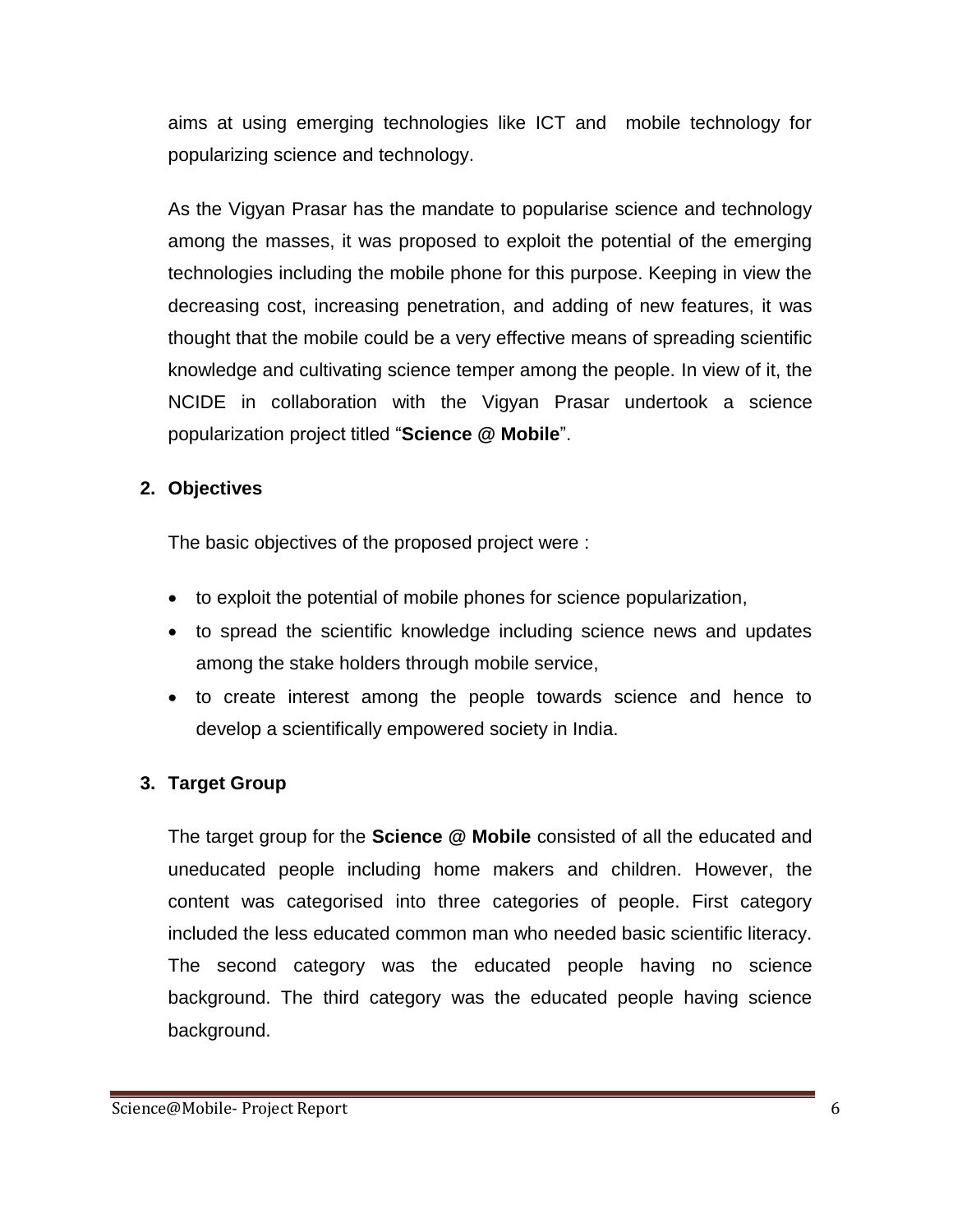All the people were given option to select what type of information they would like to receive through mobile service.

#### **4. Methodology**

For implementation of the project, basically following methodology was followed:

#### (a) **Development of Mobile Service Platform and software :**

With the help of the staff at NCIDE, a software and platform of managing the mobile based services was developed.

#### (b) **Hiring of the Gateway for providing mobile services :**

After following the due procedure, IGNOU had already identified a service provider to provide gateway services to various activities of the university. On the recommendations of the Advisory Committee of the project and due approval of the vice Chancellor, the same mobile service provider was hired for this project also to send the content into a wireless media on users mobile.

#### (c) D**evelopment of Contents to be delivered :**

The content such as science updates, general science facts, information about scientists, new researches etc. to be delivered through mobile, was developed jointly by Vigyan Parasar and NCIDE and it was vetted by the experts.

#### (d) **Server to host the Software and Contents:**

The software and the contents developed for the project was to be uploaded on some server. It may be either with Vigyan Prasar or NCIDE. But the remote access has to be with both for updating and up warding the contents.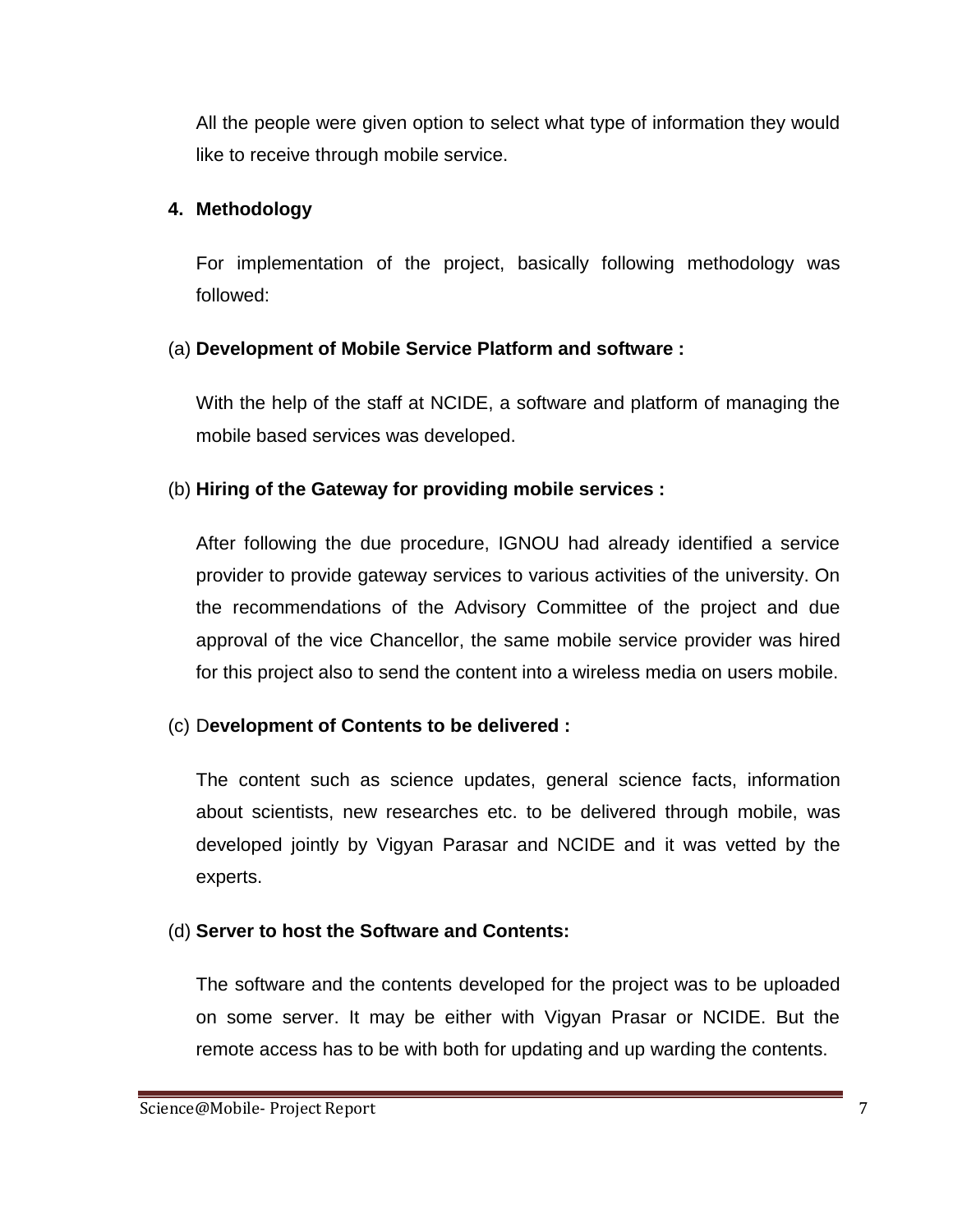In order to monitor the working of the project and to guide the project coordinators, a Project Advisory Committee will be Constituted.

#### **5. Project Man Power**

The project was coordinated by Dr. Oum Prakash Sharma, Dy. Director, NCIDE from IGNOU and Mr. Arvind Ranadey, Scientist- E, from Vigyan Prasar. For execution of the project two contractual staff were also appointed The project staff included Ms. Nagamani, Project Associate and Mr. Akhilesh Kumar, Project Assistant, who joined their duties on  $17<sup>th</sup>$  October 2011. The project staff got appointed through walk-in-interview held on 16<sup>th</sup> August 2011. The main work done by them was as follows:

- The Project Associate collected the information from different sources like, books, news papers, internet, magazines, journals, etc. and segregated the compiled messages in different categories like, one line message, discovery message, international and national days, patented items, four line message on special discoveries/innovations, etc.
- There **Project Assistant helped in** data entry of the content and making the database of original content with the track records of the entries. He also assisted the Project Coordinator and the Project Associate in the activities related to the project such as organization of meetings, etc.

In addition to the above, help of the programmers at NCIDE was also taken for developing and maintaining the required software for registration of users and delivery of the content to the registered users. They helped in managing the database and the portal.

#### **6. Infrastructure requirement**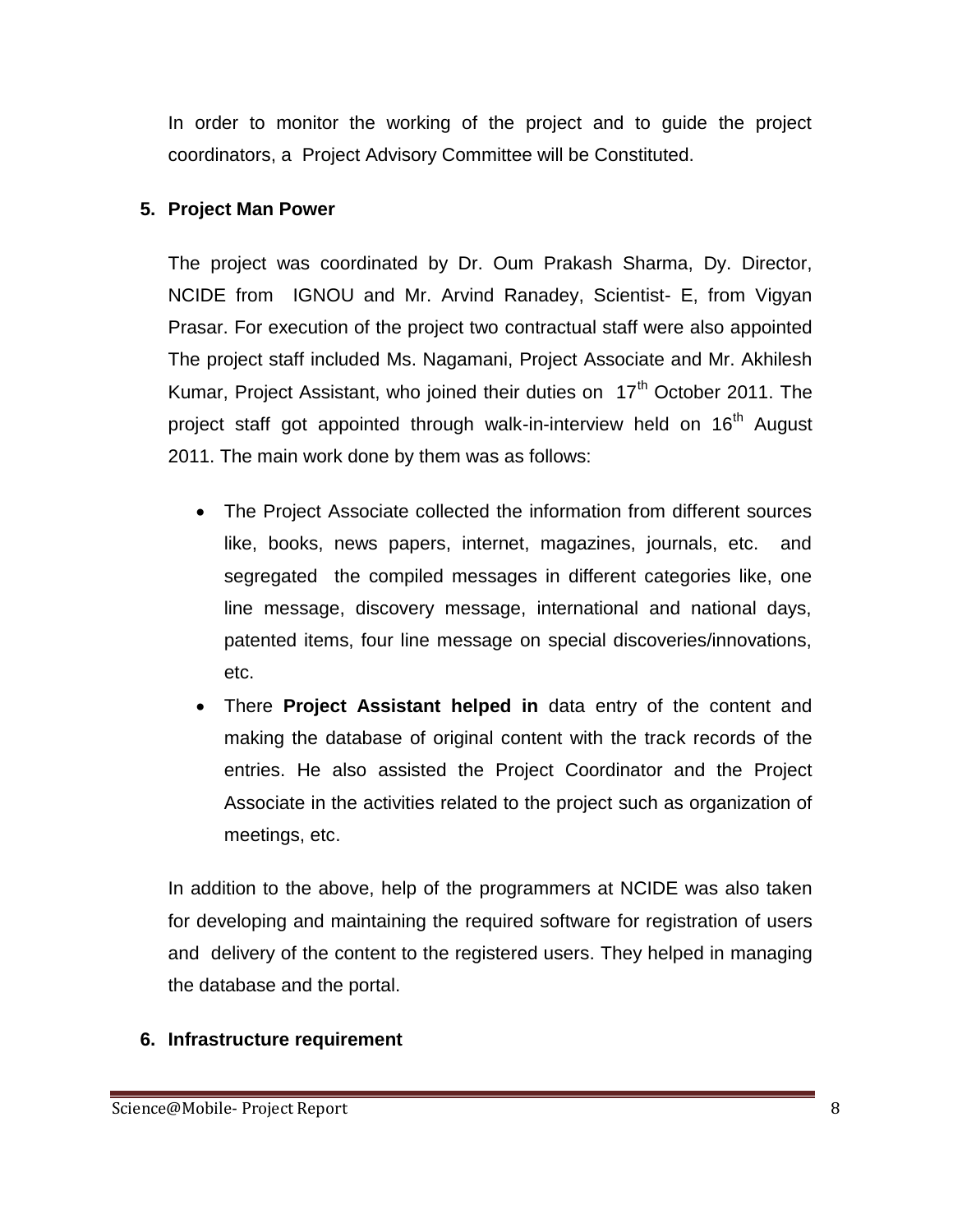The required infrastructure like computer, printer and internet, etc and seating arrangement for the Project Associate and Project Assistant cum data entry operator was provided by the NCIDE. NCIDE provided the required space for the project staff and computers for programming and database development. The final software application developed in the project was uploaded on the server of the IGNOU with a link on website of the Vigyan Prasar.

#### **Features of the Science@Mobile**

The salient features of the scheme of science2mobile were as follows:

- Regular update of content through Content Development & Management System,
- Automated Database Management system
- Provision for registration through mobile phone as well as through internet
- Free of cost service to the users
- Content developed, reviewed an vetted by a panel of experts
- Provision of feedback from the users
- $\bullet$  It can offer mobile test/quiz in a real-time
- Option to select type of content to be received
- Option to select frequency of receiving SMS- once a day or weekly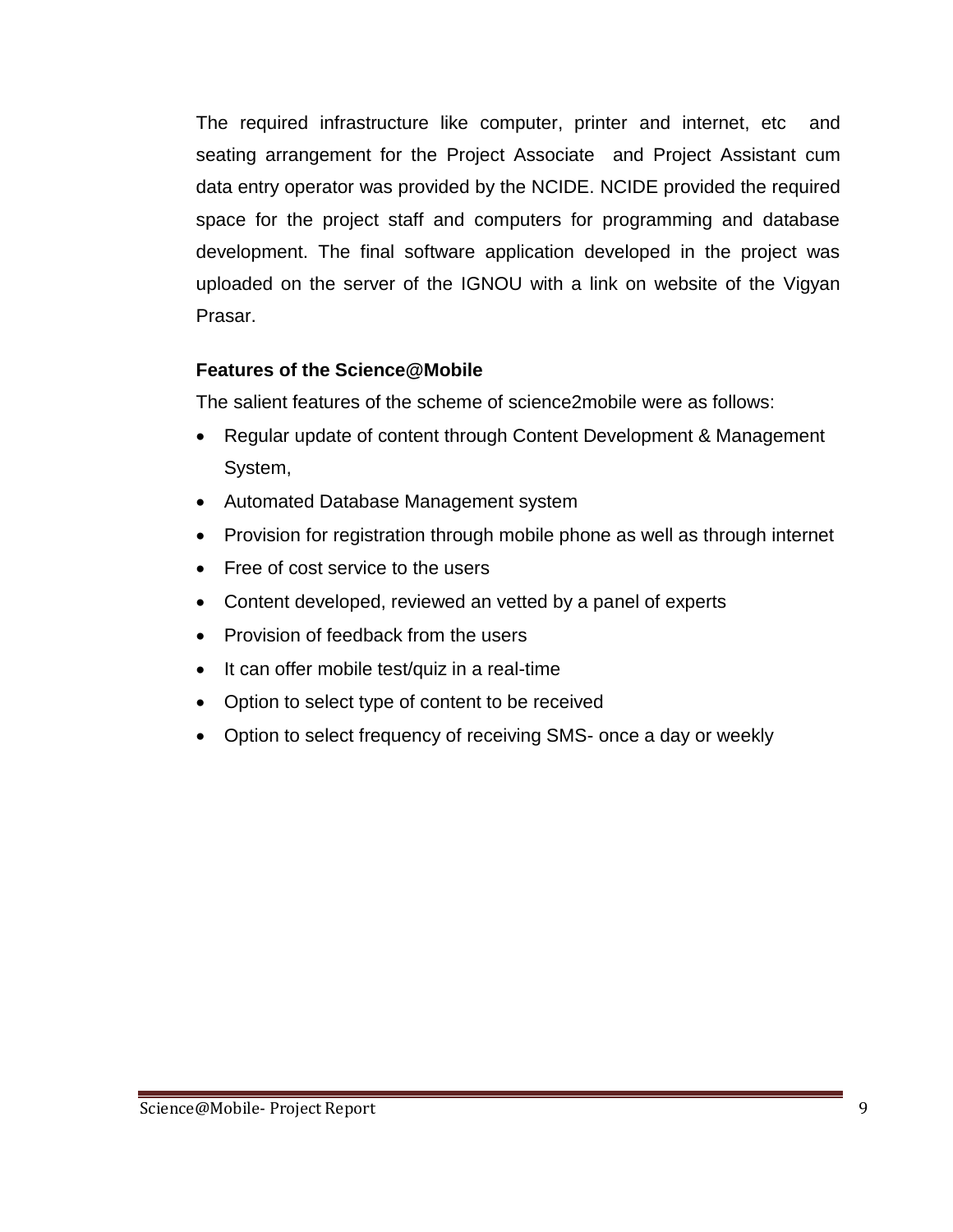### **Web Portal for Science@Mobile**

Science@Mobile is a science popularisation project taken up by NCIDE (IGNOU) in collaboration with the *Vigyan Prasar*. A complete Progress Report of the Project is as follows:

#### 1) **Development of Dynamic Website for Science@Mobile**

NCIDE internally developed a dynamic website for Science@Mobile project which had the sample sms content under each category. The portal had facility for online registration and online feedback facility, etc. The visitors could see the sample content before registering for the science@Mobile.

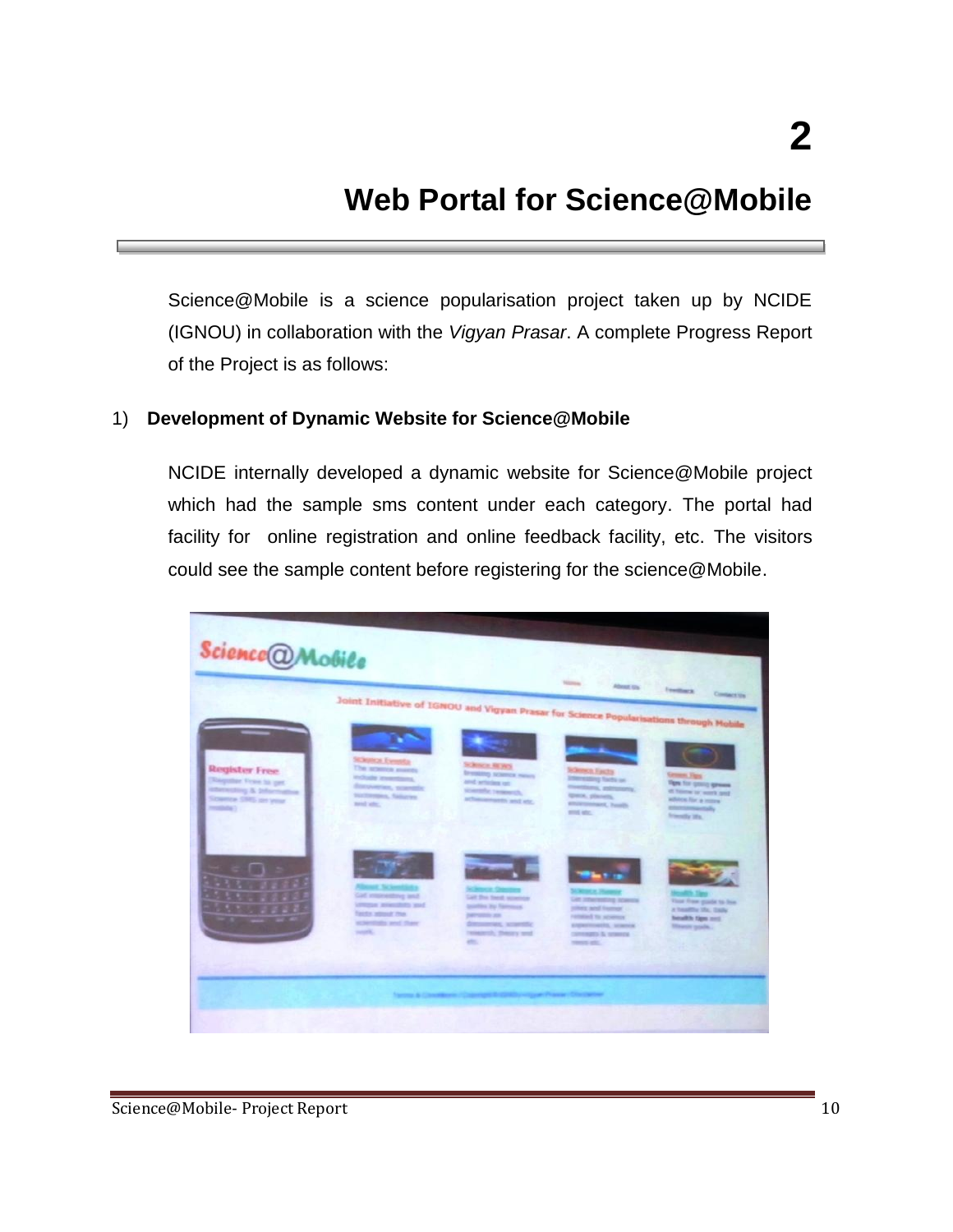#### 2) **Development of Software for Online Registration and Content Management**

The software for the Science@Mobile project was developed in hose by the NCIDE. The main modules of the software were as follows:

- Registration Module-both by Mobile and Internet.
- Administrator Module for Content Development and Management.

The software was pilot tested on 26<sup>th</sup> December 2011 by sending SMS on mobiles and was formally launched on 29<sup>th</sup> Feb, 2012 by the Vice Chancellor of IGNOU and the Director, Inter University Accelerator Centre, Delhi and its services continued till the completion of the project.

#### 3) **Selection of Service provider agency for SMS gateway**

Service provider agency for SMS gateway, named a Netcore Solutions Private Limited company has been engaged for the gateway services based on the recommendation of Project Advisory Committee and approval in the University from the VC, IGNOU. This agency was selected by the IGNOU for other SMS services in the University, by following due procedure. The service providing company, (Netcore Solution Private Limited) identified for this purpose was already providing its services to the IGNOU. Therefore, the same company was engaged on the same terms & conditions and rate.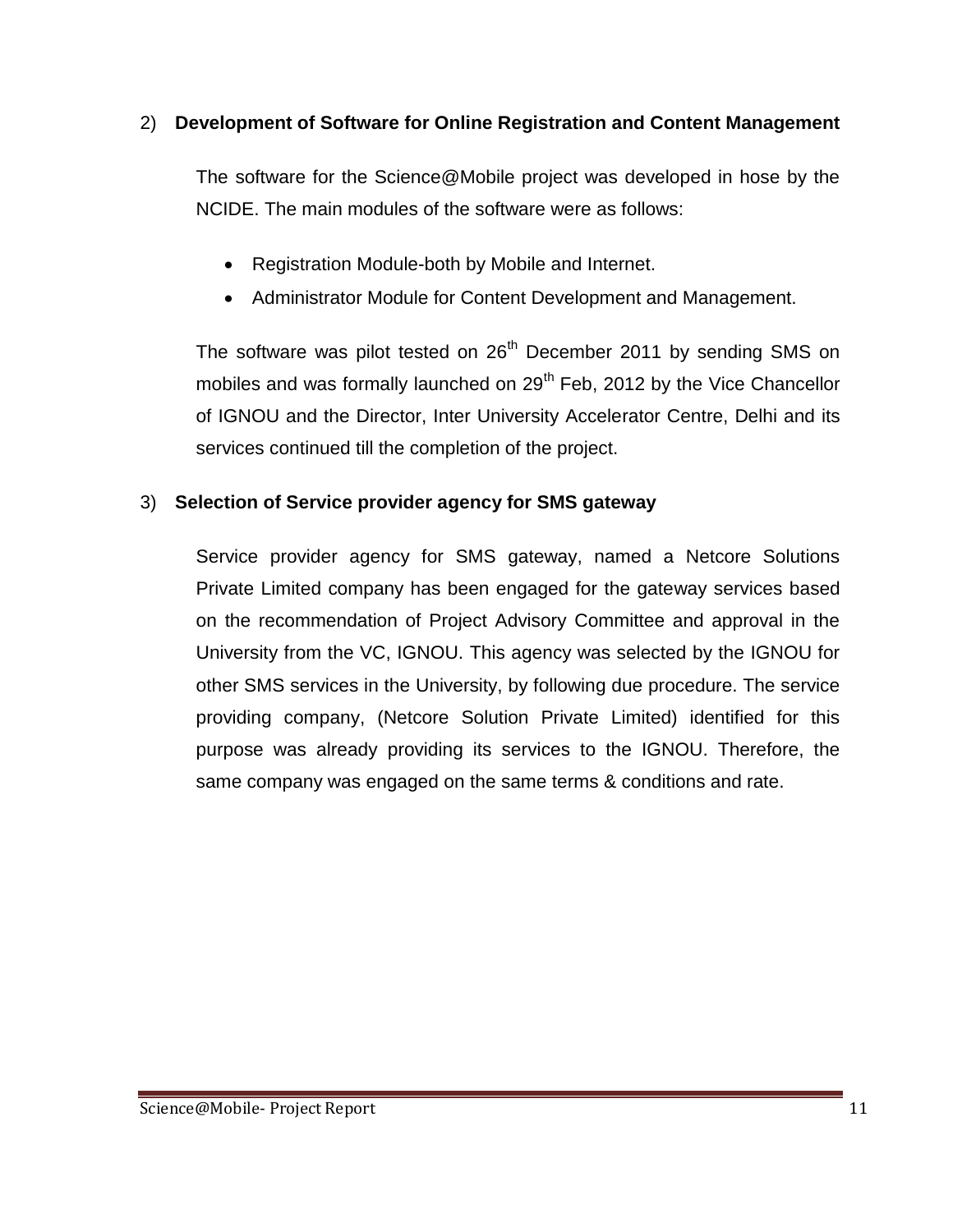### **Development of Content for SMSs**

The content of the sms to be sent through mobile was the key component of the Science@Mobile project. The content was developed in-house with the help of the Project Associate which was reviewed and edited by the expert committee and the Project coordinator. A brief report of the same is given below:

#### **Type of the Content of sms**



There were mainly eight categories of sms developed under this project

#### **Development of Content for SMS**

The text for the SMS, used in the project were mainly developed in house by the project Associated which were selected and reviewed by the Project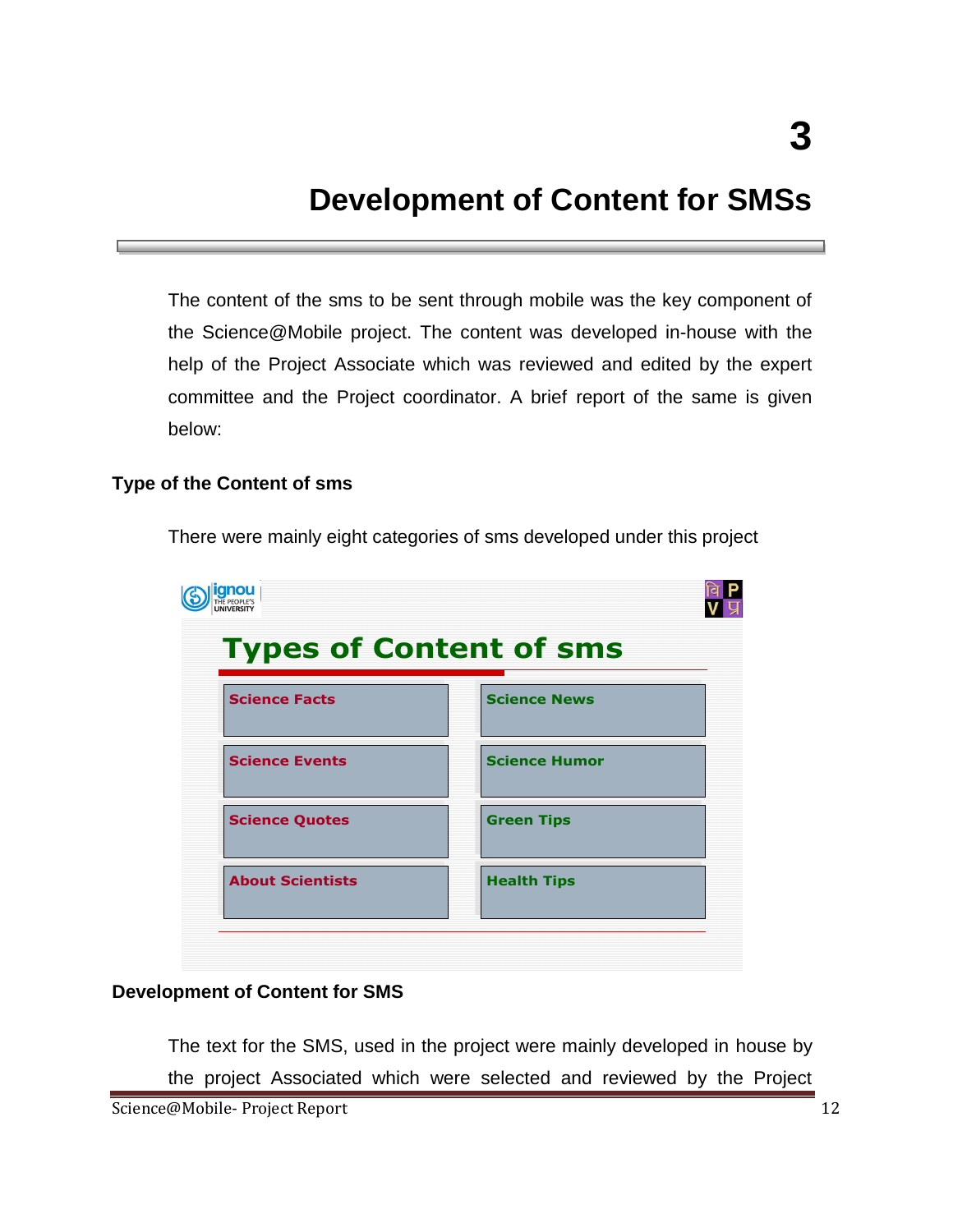Coordinator. The sms items included Science facts, Important Days & Events, Science Quotations, About Scientist, Health Tips, Science Humor, Science News and Green Tips. Total 1000 sms items were developed in the first round of the project.

In addition to the 1000 SMS items finalized by the experts, around 500 more items were developed. These items were also reviewed and edited by the experts.

#### **Translation of SMS item into Hindi**

As decided by the Project Advisory Committee, the finalized sms item were translated into Hindi also for this purpose a two day meeting was held in the first week of June 2012. All the sms were translated in the meeting.

#### **Expert Committee Meeting for Review and Vetting of Content**

In order to review and finalise the content of the SMS used for Science@Mobile project were held. A meeting for review of SMS items was held on 30-31<sup>st</sup> January, 2012. At that meeting around 1200 sms items were discussed and reviewed. Finally around 1000 sms were selected after through editing by the expert committee. The selected item were digitized and converted into the database. (A copy of minutes is enclosed as **Annexure-A**)

#### **Project Advisory Committee Meeting**

In order to review the progress of the project and to give guideline for effective implements of the Project Advisory Committee(PAC) was constituted. During the period of one year, the PAC had four meetings. The meetings were held on  $26<sup>th</sup>$  August, 2011, 11<sup>th</sup> February, 2012, 21<sup>st</sup> March,  $2012$  and  $30<sup>th</sup>$  May, 2012. The minutes of all the meetings of PAC are enclosed as (**Annexures-B,C,D&E**).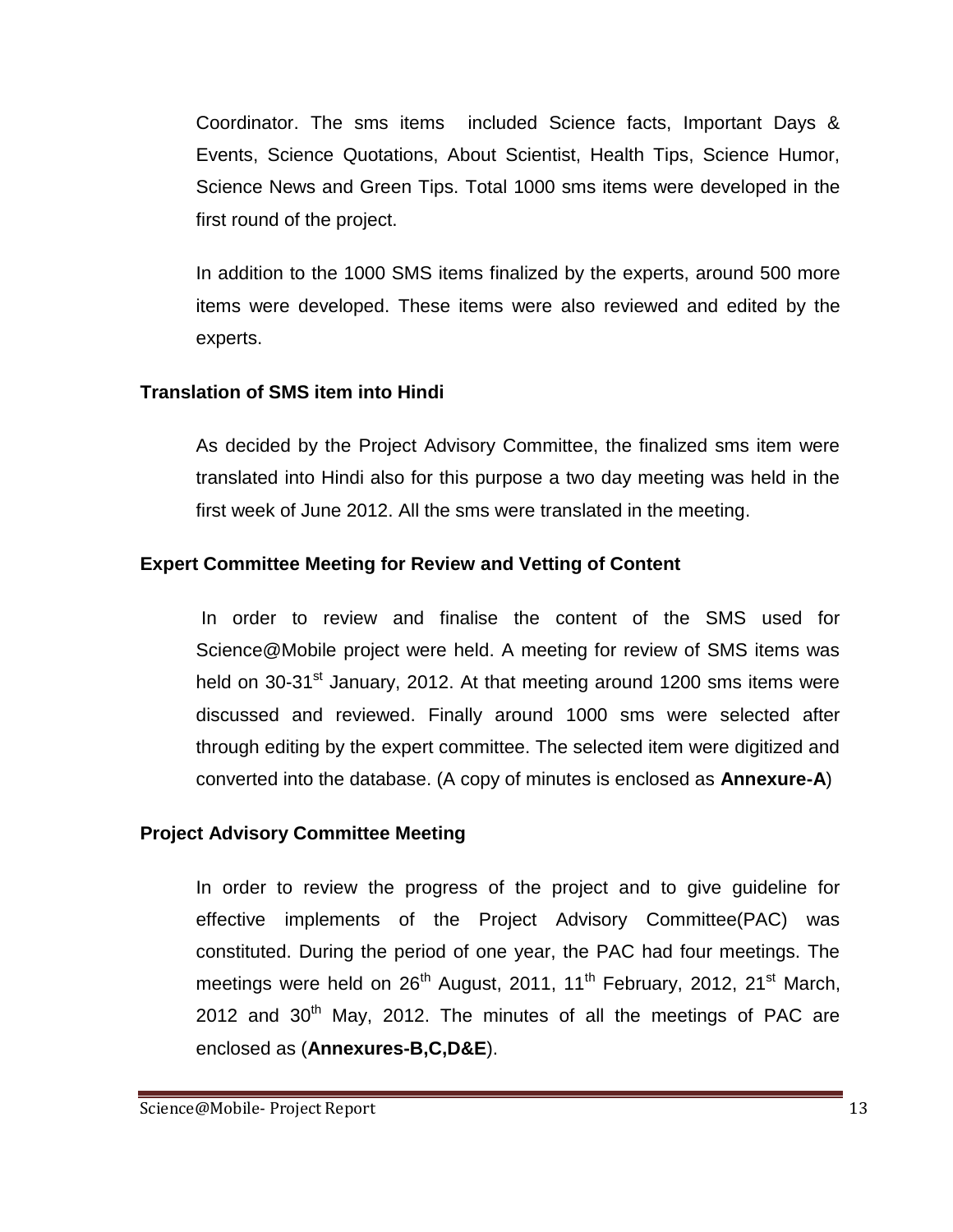### **Launching of Science@Mobile**

On occasion of National Science Day, Vigyan Prasar in collaboration with National Centre for Innovation in Distance Education (NCIDE) of Indira Gandhi National Open University (IGNOU) has launched an innovative scheme of popularizing science through mobile devices named 'Science@Mobile'. The scheme Science@Mobile was launched by Prof Amit Roy, Director, Inter-University Accelerator Centre, on 29<sup>th</sup> February, 2012 at National Science Centre, Pragati Maidan, New Delhi.



Dr. C.K. Ghosh, Director, NCIDE in his welcome note briefed about the Project. Therein he mentioned that the collaboration with Vigyan Prasar for Science@Mobile is a beginning for a long term relationship between two organizations. He informed that the target group of the scheme Science@Mobile includes all the educated and uneducated people including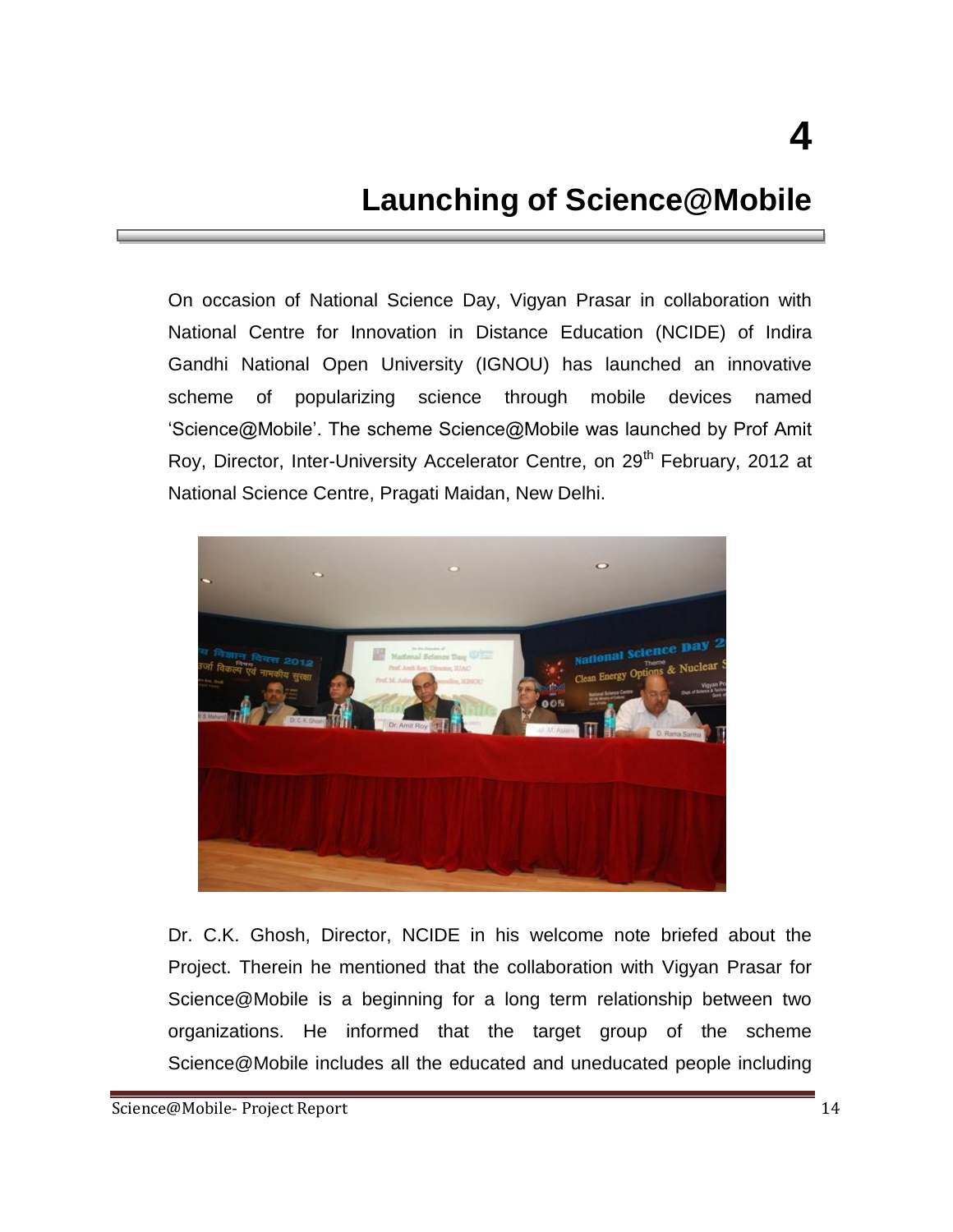homemakers and children. The content is grouped for three categories of people. First category includes the less educated common man who needs basic scientific literacy. The second category includes the educated people having no science background whereas the third category belongs to the educated people having science background.



Prof. Amit Roy, Director, Inter-University Accelerator Centre, New Delhi in presence of Prof. M. Aslam, Vice Chancellor, IGNOU officially launched the Science@Mobile scheme by activating the web portal of Science@Mobile and thus formally launched the scheme of Science@Mobile.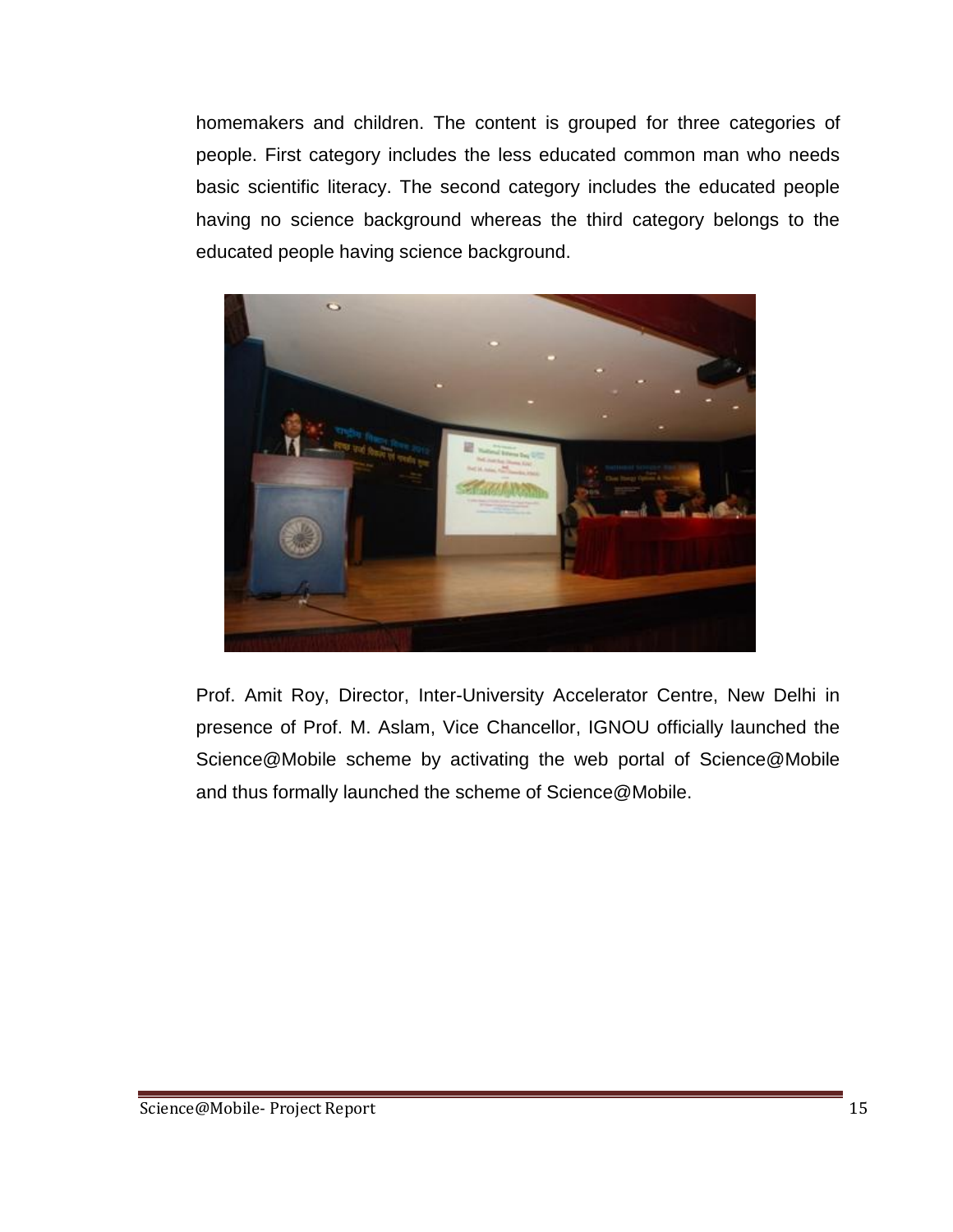

Prof. Amit Roy, in his inaugural lecture mentioned that the society without the appreciation and knowledge of science is incomplete. He expressed that, if we do not understand the power and application behind a phenomenon, we would live in darkness and consider it black magic and hence the spread of knowledge is very important.



Prof. M. Aslam Vice Chancellor IGNOU in his presidential address, congratulated NCIDE and Vigyan Prasar for such innovative use of mobile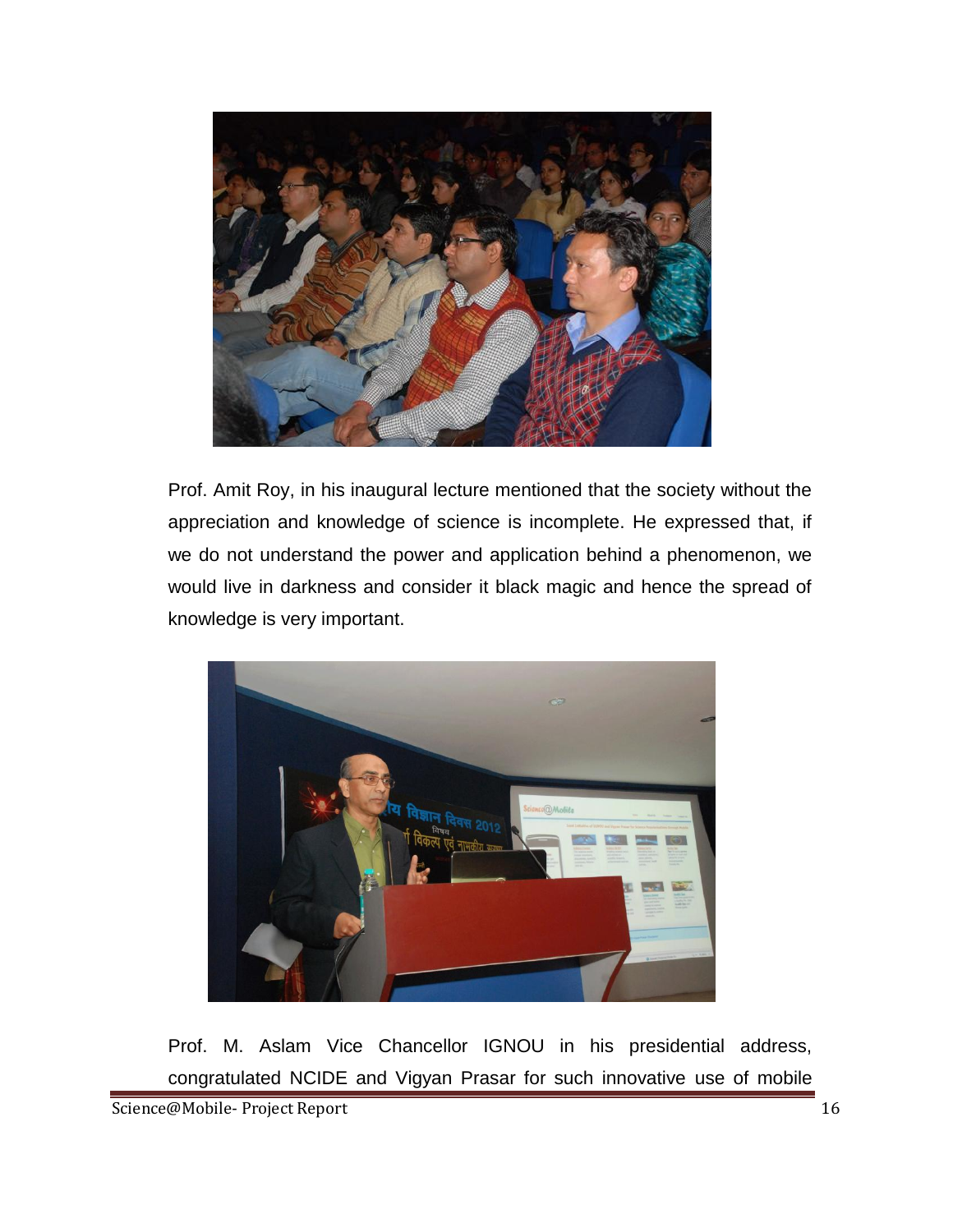phones for science popularization in the society. He mentioned that, IGNOU itself is an innovation towards democratization of higher education in the country. Moreover, right from its inception, the IGNOU has been using the modern technology for accessible and effective education in the society. He expressed that, it is good to explore the potential of mobile for teachinglearning purpose including science popularization. However, he cautioned to be careful about the side effects of such technologies and also not to be addict of them. He suggested that while selecting the sms, we should be careful that they are good and useful for a common man.



Dr. O.P. Sharma, project coordinator of Science@Mobile from NCIDE highlighted the features of the scheme; he mentioned that the scheme is freeof-cost to the users. He emphasized that the user have a privilege to select the type of content and frequency to receive sms on their mobile as per their choice and interest. Users can subscribe to the service by messaging "SCIMBL" to 092230516161 or clicking the link provided at Vigyan Prasar and IGNOU websites [www.vigyanprasar.gov.in](http://www.vigyanprasar.gov.in/) and [www.ignou.ac.in.](http://www.ignou.ac.in/) It is mentioned that the present service is available only in English.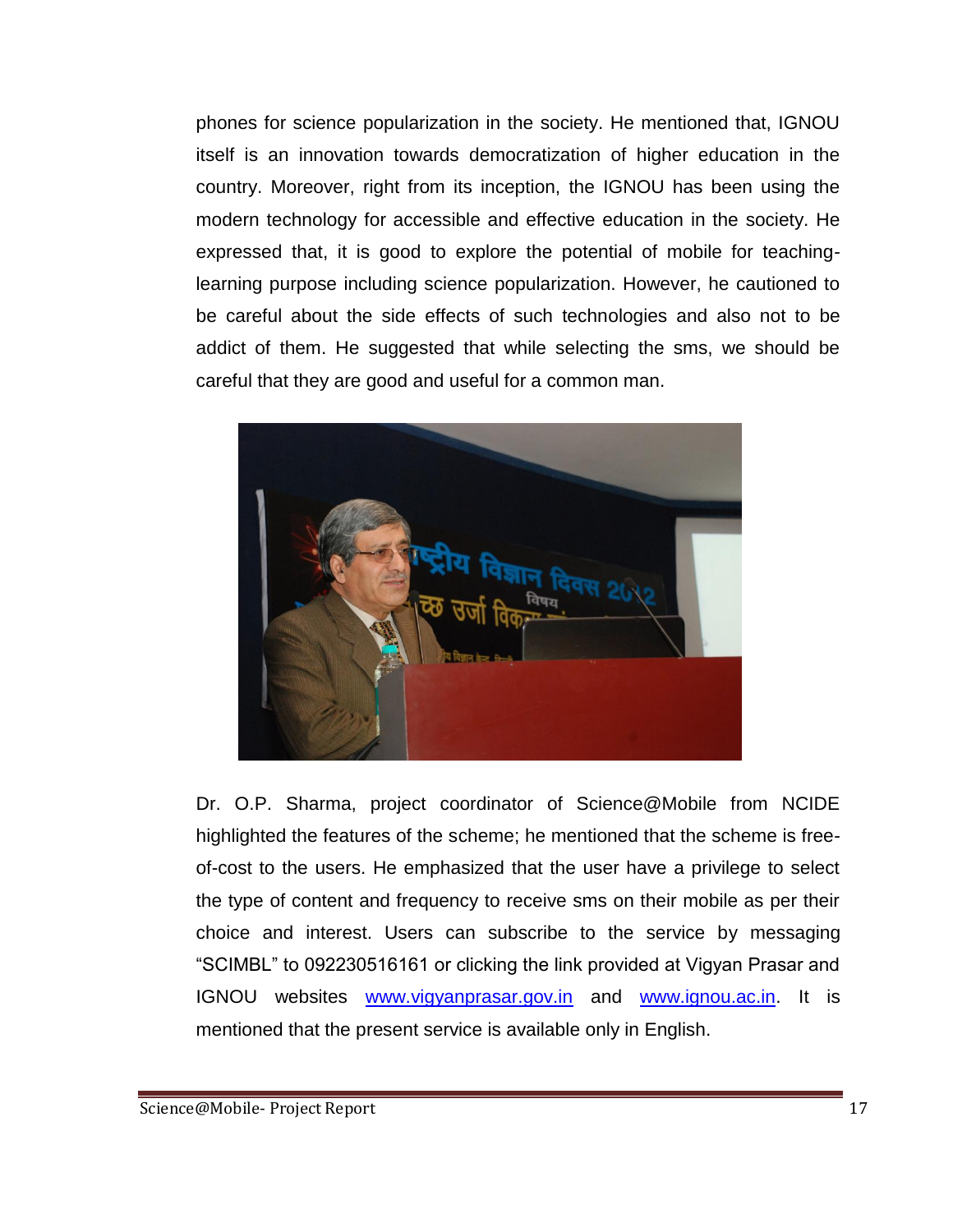

Dr. Rama Sharma, Director, National Science Centre, New Delhi was present for the function.



Ms. Kinkini Das Gupta, scientist, Vigyan Prasar also addressed the audiences. Dr. Subhodh Mohanti, Director, Vigyan Prasar, in his vote of thanks mentioned that the role of Vigyan Prasar is many fold and will keep working with the new ideas and innovations to be implemented for the betterment of society.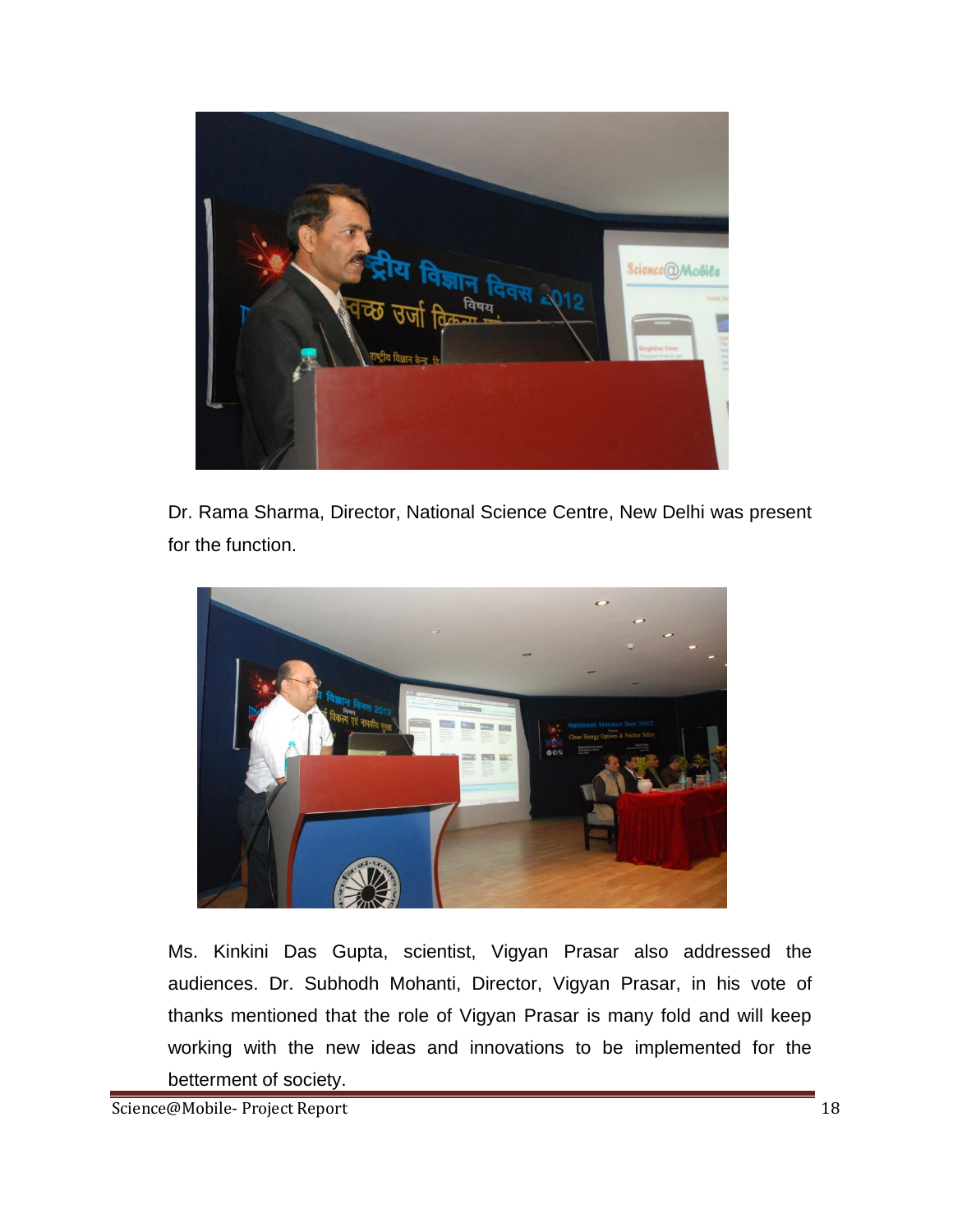### **sms Delivery and Response**

#### **Subscription to Science@Mobile**

In order to subscribe the science2mobile service, one could register in two ways- either through mobile by sending sms at 09223051616 or through computer by clicking on the science@mobile link given on the websites of IGNOU as well as on Vigyan Prasar. A flow diagram for registration is as given below:



#### **Response to the Science @ Mobile**

The response of the peoples towards the scheme of science popularization through mobile is overwhelming. Presently more than 69,653 people have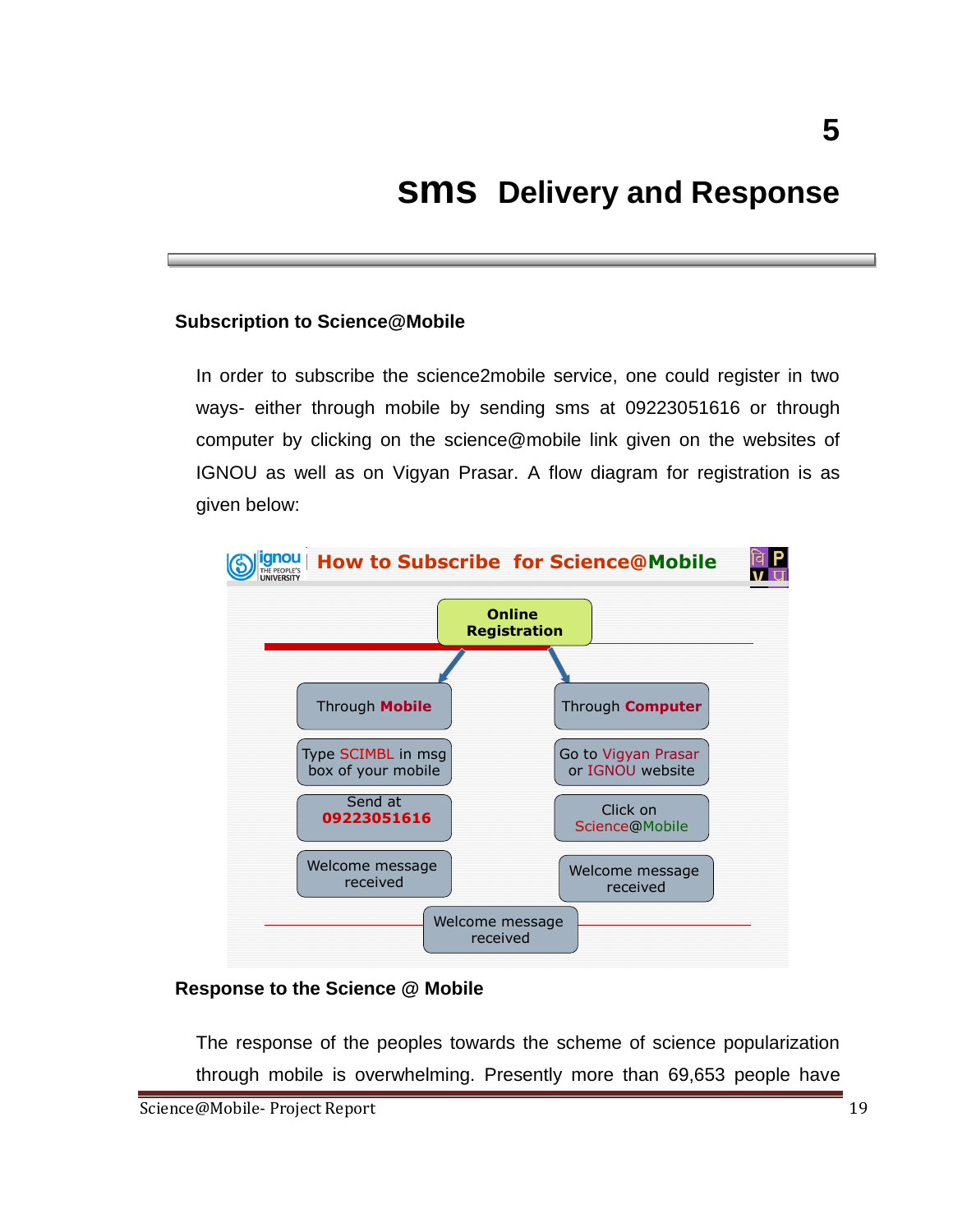registered for Science@Moblie which includes about 45,513 through mobiles and around 24,203 through internet. The internet subscribers include 65% students and 35% others which indicates that the scheme is most liked by the students. Such a big response is highly encouraging and it shows that majority of the people like to gain additional knowledge, provided right kind of information relevant for them is given. It is interesting to mention that one third of the people registered through internet belongs to the rural area, which shows that the science@mobile has reached to the rural areas also where there is more need of science literacy.

#### **Frequency of SMS sent**

Initially the science SMSs were sent twice in a day for 15 days. But because of the problem of budgetary provisions, the SMSs were sent twice in a day between 29<sup>th</sup> Feb to 9<sup>th</sup> March 2012. Thereafter, it was once in a week upto  $20<sup>th</sup>$  March 2012. After  $20<sup>th</sup>$  March, 2012 SMS have been sent on the occasion of important days and events only which was 2-3 times in a month.

#### **Parliament Question on Science through Mobile**

After launching of the scheme of Science@Mobile, a Parliament Question was received on 20<sup>th</sup> April, 2012 regarding details of the aims and objectives of the scheme. Which was replied by the NCIDE in time.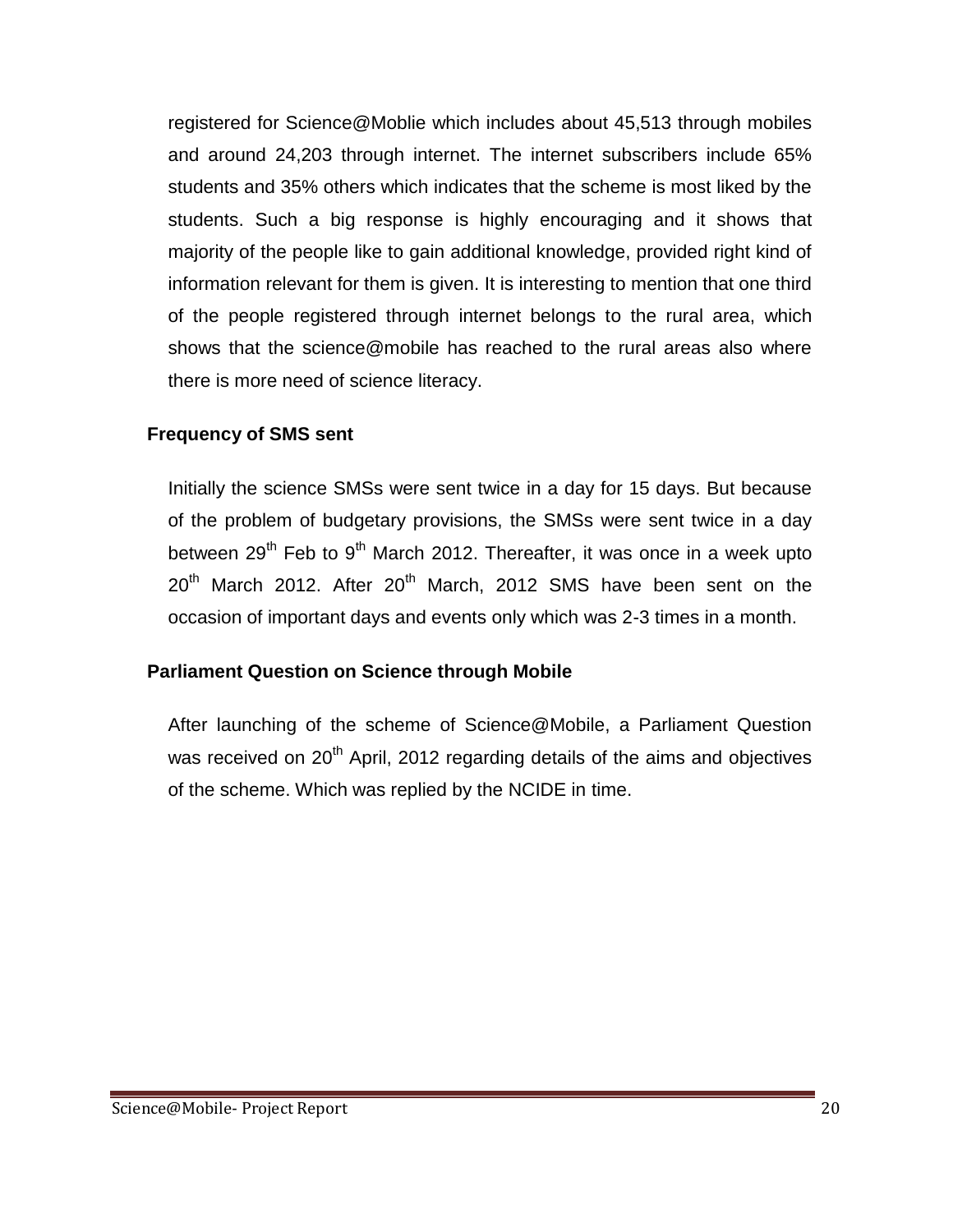### **Financial Receipts and Expenditure**

A total amount of Rs. 7,20,000/- was received from Vigyan Prasar in two installments, out of which an amount of Rs. 3,44,382/- has been utilized on various activities. The Utilization Certificate is attached as Annexure-F. A balance of Rs. 1,95,619/- has been refunded to Vigyan Prasar vide Cheque No. 139250 dated 26.03.2015.

#### **Expenditure on Delivery of SMSs**

So far total 4,85,403 number of SMSs for the month of March and April, 2012 were sent to the subscribers of Science@Mobile. All the bills (related to the payment of SMS) received from the Netcore Solutions Pvt. Limited, were forwarded to the *Vigyan Prasar* for payment. The budget sanctioned for sending the SMSs is Rs. 50,000/- per year.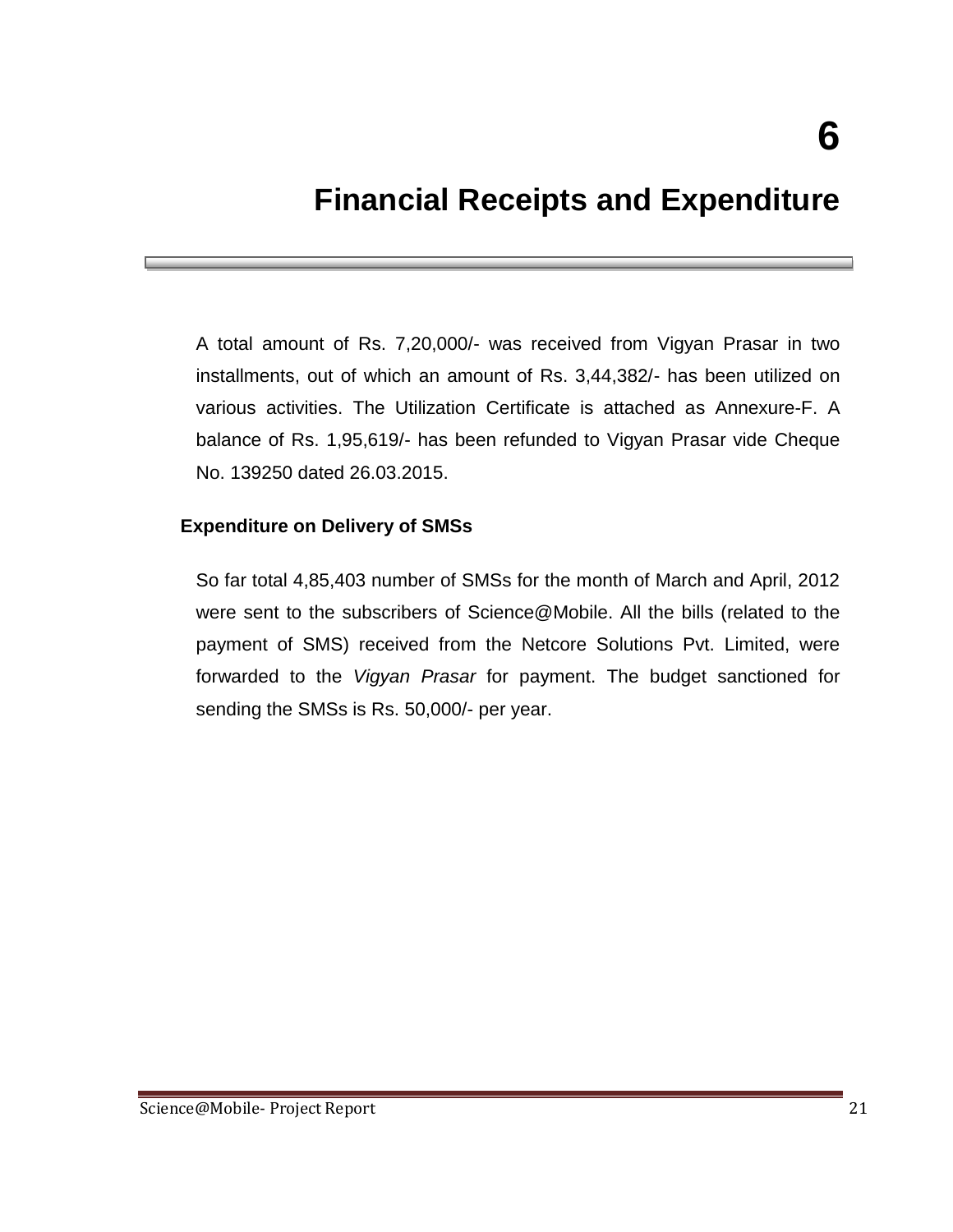### **Newspaper and Media Coverage**

The launching of Science@Moblie has been widely covered by the print as well as electronic media. More than 15 news papers and websites have published this news in detail. A list of the same is given below:

| SI.<br>No.       | Title of the news                                            | <b>Newspaper</b>                |
|------------------|--------------------------------------------------------------|---------------------------------|
| 1.               | Vigyan ka gyan denge mobile par mupht<br>sms                 | Hindustan (Hindi)               |
| 2.               | Ab syllabus mein confusion door karega<br>bas ake sms        | Nav Bharat Times (Hindi)        |
| 3.               | Science lessons now available on mobile<br>phones            | <b>Business Line, The Hindu</b> |
| $\overline{4}$ . | Mobile sms ke zariye Vigyan ki Padhai                        | Rashtriya Sahara                |
| 5.               | Mobile sms ke zariye karein Vigyan ki<br>Padhai              | Live Hindustan.com              |
| 6.               | Mobile sms se karein padhai                                  | Punjab Kesari                   |
| $\overline{7}$ . | Ab aapko ungaliyon par yaad rahengi<br>science ki guththiyan | Dainik Bhaskar                  |
| 8.               | Mobile phone dega vigyan ki jaankari                         | <b>Khaas Khabar</b>             |
| 9.               | IGNOU to popularize science through<br>mobile phones         | Web India                       |
| 10.              | Science lessons now available on mobile<br>phones            | The Times of India              |